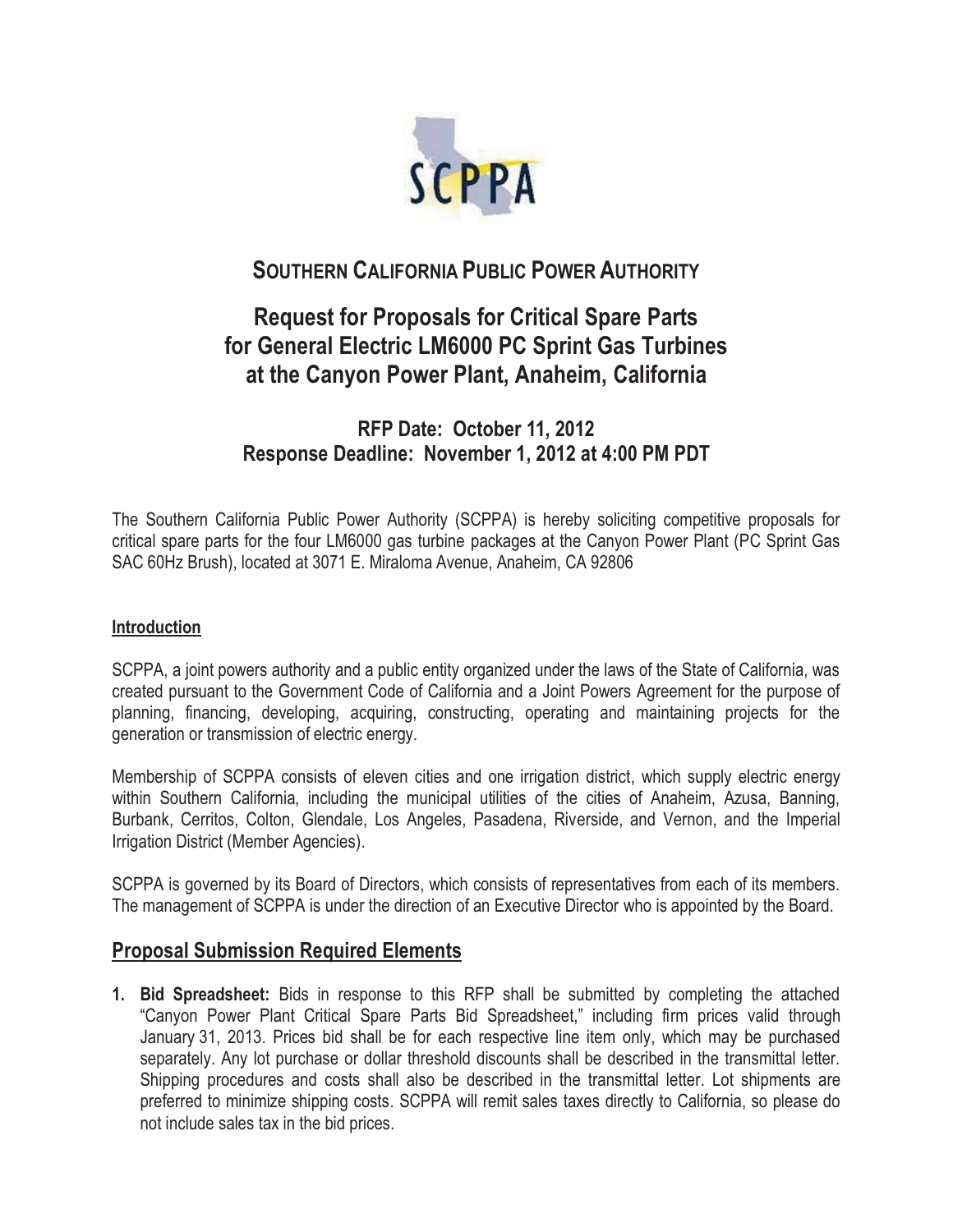**2. Transmittal Letter:** Please include a transmittal letter, including a brief statement of Respondent's understanding of the proposal requirements, specifications, and acceptance of the attached contractual terms and conditions. An officer authorized to bind the respondent must sign the proposal on behalf of the respondent, and the transmittal letter must include the following declarations:

> "This proposal is genuine, and not sham or collusive, nor made in the interest or in behalf of any person not herein named; the proposer has not directly or indirectly induced or solicited any other proposer to put in a sham bid, or any other person, firm or corporation to refrain from submitting a proposal; and the proposer has not in any manner sought by collusion to secure for themselves an advantage over any other proposer."

- **3. Applicant Information**: Provide legal name of the company, physical street address, e-mail address, telephone, name and title of individuals authorized to represent the Respondent.
- **4. Litigation**: Respondent shall indicate any and all pending litigation that could affect the viability of Respondent's proposal, continuance of existing contracts, operation or financial stability.
- **5. Experience and Financial Stability**: Describe any experience providing critical spare parts for similar power plants over the last three years and provide a statement regarding Respondent's financial stability.

#### **Proposal Submission Delivery Requirements**

There will be no initial bidder conference associated with this request for proposals. Clarification questions may be addressed to Manny Robledo at mrobledo@anaheim.net

One (1) hard copy of your proposal, including the transmittal letter of authentic offer with wet-ink authority signature and an electronic copy of your Bid Spreadsheet, shall be delivered the following address prior to 4:00 PM on November 1, 2012:

> SCPPA Canyon Power Plant Attn: Manny Robledo 3071 E. Miraloma Avenue Anaheim, CA 92806 (714) 765-7480

One electronic copy of your proposal shall also be e-mailed to each of the following recipients: mrobledo@anaheim.net and cbyrom@anaheim.net.

No contact should be made with the Board of Directors or SCPPA Participating Member Agencies concerning this request for proposals.

All information received by SCPPA Canyon Power Plant in response to this request for proposals is subject to the California Public Records Act and all submissions may be subject to review in the event of an Audit.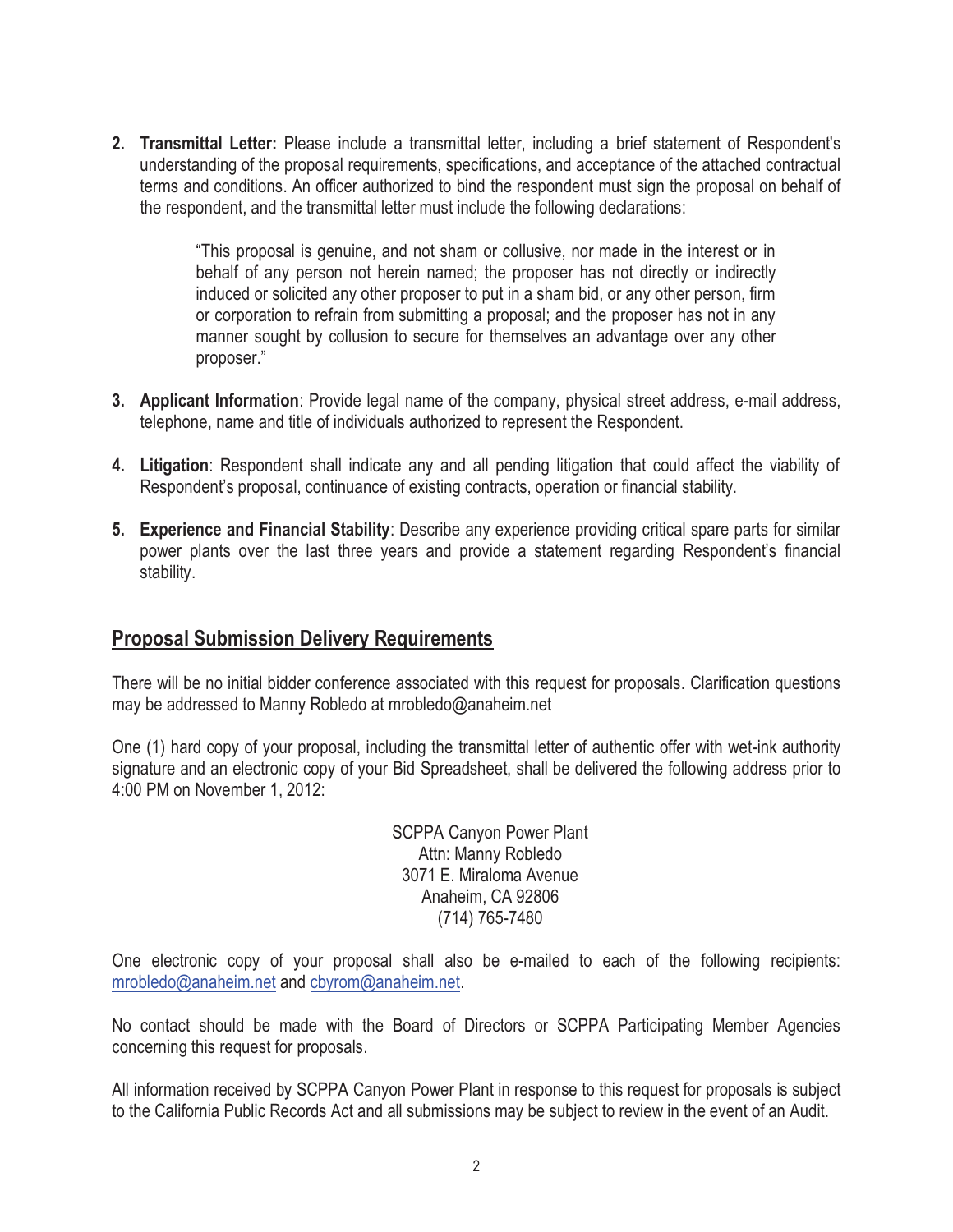#### **Proposal Terms and Conditions**

- 1. SCPPA Canyon Power Plant reserves the right to cancel this RFP at any time, reject any and all proposals and to waive irregularities.
- 2. SCPPA Canyon Power Plant shall determine at its sole discretion the value of any and/or all proposals including price and non-price attributes.
- 3. Proposals may be subdivided or combined with other proposals, at SCPPA Canyon Power Plant's sole discretion.
- 4. All items in proposal to include a written warranty valid for three (3) years from the date of delivery or one (1) year from the date of installation, whichever occurs first.
- 5. All items in proposal to be certified new, OEM specification parts; no refurbished or re-worked parts will be accepted and SCPPA Canyon Power Plant reserves the right to return such items to supplier for re-imbursement freight collect.
- 6. Supplier should consolidate shipments in such a manner as to minimize shipping costs; however, SCPPA Canyon Power Plant reserves the right to expect expedited shipments of those items it deems necessary for the efficient operation of its power plant.
- 7. If initial, specified lead times for an item cannot be met, SCPPA Canyon Power Plant reserves the right to cancel that item and have it supplied by an alternate vendor.
- 8. All relevant paperwork including packing lists and invoices should include the original part number identified on the RFP as a reference even if supplier part numbers differ.
- 9. All invoices and correspondence should be sent directly to: SCPPA Canyon Power Plant, Attn: Manny Robledo, 3071 E. Miraloma Avenue, Anaheim, CA 92806.
- 10. SCPPA Canyon Power Plant reserves the right to re-bid or cancel an item in the original proposal if there is a subsequent revision to that item in the time between acceptance of proposal and delivery of item.
- 11. Quote must be valid through January 31, 2012 to allow for sufficient review time prior to awarding contracts.
- 12. SCPPA Canyon Power Plant shall perform an initial screening evaluation to identify and eliminate any proposals that are not responsive to the request for proposals, do not meet the minimum requirements set forth in the request for proposals, are clearly not economically competitive with other proposals, or are submitted by respondents that lack appropriate creditworthiness, sufficient financial resources, or qualifications to provide dependable and reliable services.
- 13. SCPPA Canyon Power Plant reserves the right to submit follow up questions or inquiries to request clarification of information submitted and to request additional information from any one or more of the respondents.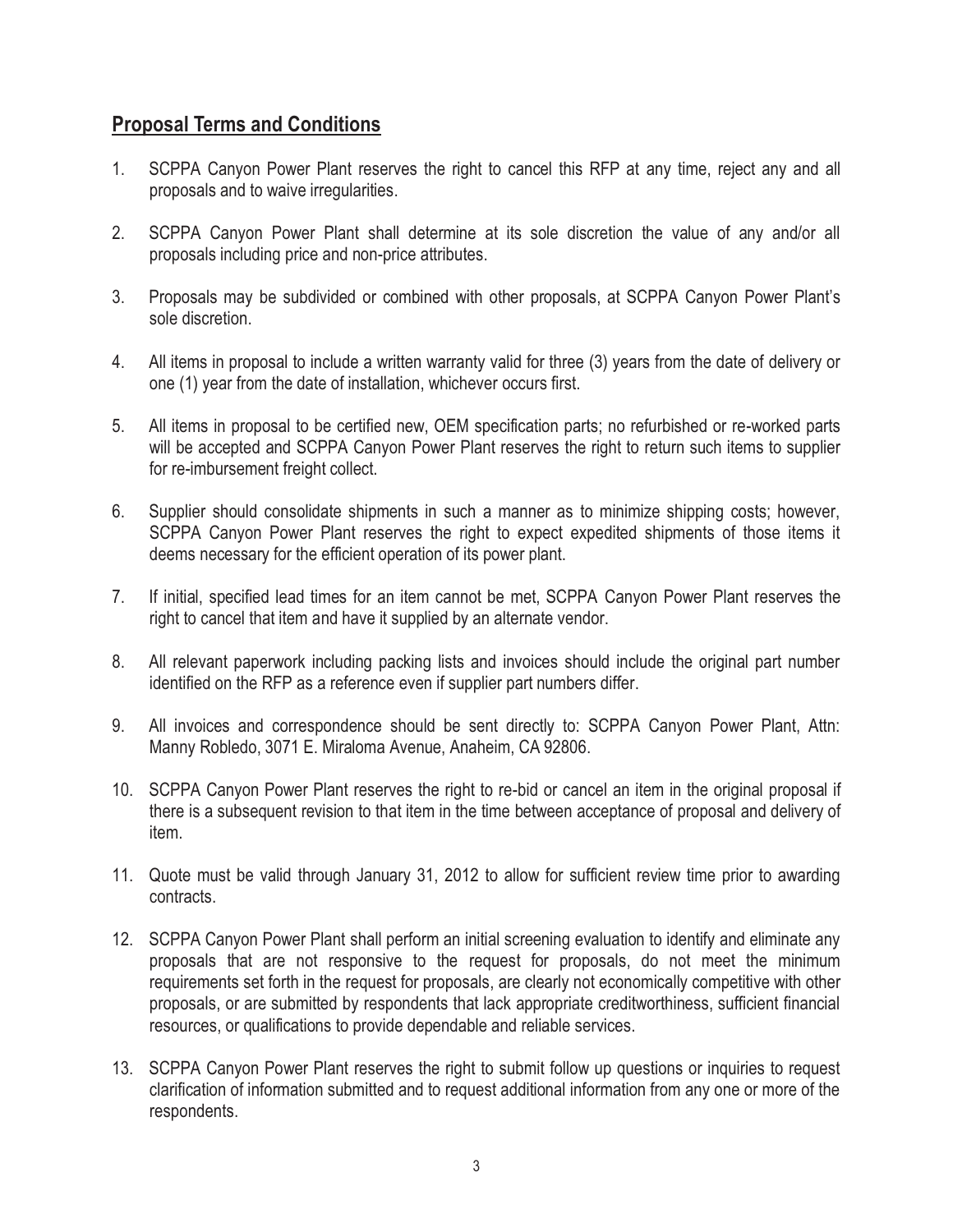- 14. SCPPA Canyon Power Plant reserves the right, without qualification and in its sole discretion, to accept or reject any or all proposals for any reason without explanation to the respondent, or to make the award to that respondent, who, in the opinion of SCPPA Canyon Power Plant, will provide the most value to SCPPA Canyon Power Plant and its customers.
- 15. SCPPA Canyon Power Plant may decline to enter into any potential engagement agreement or contract with any respondent, terminate negotiations with any respondent, or to abandon the request for proposal process in its entirety.
- 16. SCPPA Canyon Power Plant reserves the right to make an award to the other than the lowest price offer or the proposal evidencing the greatest technical ability or other measure if SCPPA Canyon Power Plant determines that to do so would result in the greatest value to SCPPA and its Member Agencies.
- 17. Those respondents who submit proposals agree to do so without legal recourse against SCPPA, its Member Agencies, their directors, officers, employees and agents for rejection of their proposal(s) or for failure to execute or act on their proposal for any reason.
- 18. SCPPA shall not be liable to any respondent or party in law or equity for any reason whatsoever for any acts or omissions arising out of or in connection with this request for proposals.
- 19. SCPPA shall not be liable for any costs incurred by any respondents in preparing any information for submission in connection with this RFP process or any and all costs resulting from responding to this RFP. Any and all such costs whatsoever shall remain the sole responsibility of the respondent
- 20. Either SCPPA collectively or Member Agencies individually may respond to, or enter into negotiations for a proposal. SCPPA is not responsible or liable for individual Member Agency interactions with the respondent which are not entirely contained within SCPPA's option or election to engage the respondent as defined within the Terms and Conditions herein.

### **Contractual Terms and Conditions**

1. Purchase orders for items proposed hereunder will be made in accordance with the attached contractual terms and conditions.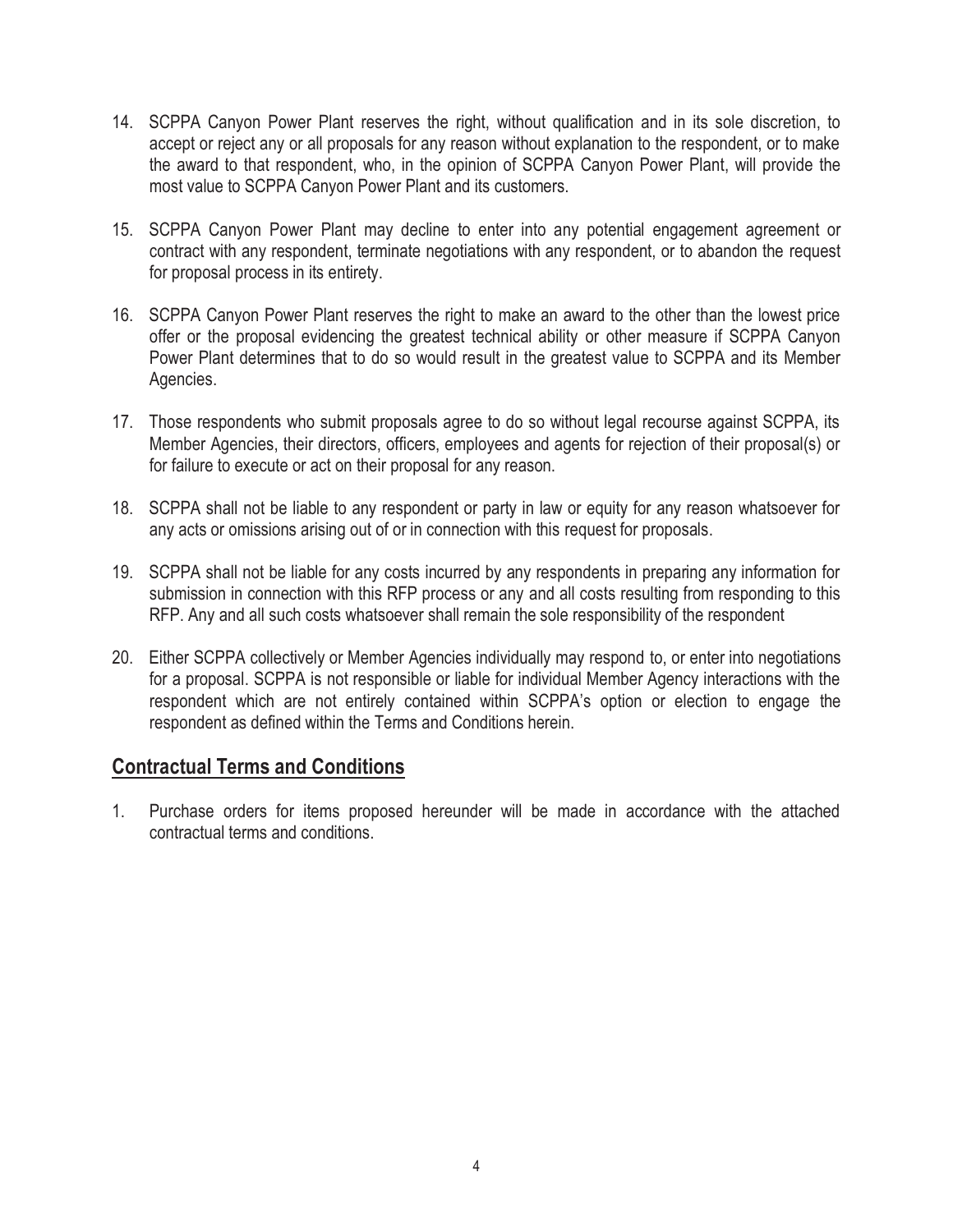#### **Southern California Public Power Authority Canyon Power Plant**

#### **Standard Purchase Order Terms and Conditions**

SCPPA Canyon Power Plant 3071 E. Miraloma Avenue Anaheim, CA 92806

- 1. **TERMS OF ORDER:** The Standard Purchase Order Terms and Conditions set forth herein, unless otherwise provided in the body of the Purchase Order, constitute the complete terms and conditions applicable to this Purchase Order. This Purchase Order is limited to the terms herein unless expressly agreed to in writing by SCPPA through its Project Manager for the Canyon Power Plant ("Project").
- 2. **ACCEPTANCE:** Supplier's shipment of goods, commencement of any work, or performance of any services hereunder shall constitute acceptance by Supplier of this order and all of its terms and conditions. No additional terms or conditions stated by Supplier in acknowledging or otherwise accepting this order shall be binding upon SCPPA unless specifically accepted in writing by SCPPA through its Project Manager for the Canyon Power Plant. No oral agreements shall be binding unless confirmed by a written revision to this Purchase Order.
- 3. **SELL OR ASSIGN:** The supplier shall not sell, assign, or transfer any obligations resulting from this order without the specific written consent of SCPPA acting by and through the Project Manager for the Canyon Power Project.
- 4. **MATERIAL SAFETY DATA SHEETS:** Supplier shall submit Material Safety Data Sheets with all orders of hazardous
- 5. substances.
- 6. **COMPLIANCE WITH LAWS:** All goods and services provided shall comply with all current federal, state, and local laws relative thereto. Supplier further agrees to indemnify, defend, and hold both SCPPA and the City of Anaheim harmless for any failure to so conform.
- 7. **TAXES:** Unless otherwise indicated on the Purchase Order this order is subject to California Sales Tax, at the current Orange County tax rate. SCPPA and the City of Anaheim are exempt from Federal Excise Tax.
- 8. **WARRANTY:** Supplier fully warrants all materials and equipment, including without limitation, any optional equipment purchased by SCPPA under the terms of this order, against poor and inferior quality and workmanship of equipment, labor and materials, for one year after the date of final acceptance by the SCPPA through the Project Manager for the Canyon Power Plant, unless otherwise stated herein.
- 9. **LAWS GOVERNING CONTRACT:** This order will be governed, administered and interpreted under the laws of the State of California.
- 10. **BUSINESS LICENSE:** Firms providing goods or services to the SCPPA with respect to the Canyon Power Plant must have a current City of Anaheim City business license as applicable.
- 11. **AUTHORIZED DISTRIBUTOR:** Vendor represents that vendor is an authorized distributor of the product ordered. SCPPA reserves the right to cancel this order at any time if it is determined that the vendor is not an authorized distributor of the product ordered.
- 12. **CANCELLATION:** Time is of the essence in the performance of this Purchase Order. SCPPA reserves the right to cancel any portion of this order with respect to goods not delivered, or services not performed, on or before the required delivery date.
- 13. **REJECTION OF MATERIALS/SERVICES:** All materials and services furnished shall be as specified and are subject to inspection and approval by SCPPA acting through the Project Manager for the Canyon Power Plant. SCPPA reserves the right to reject any material or service which does not comply with the specifications and/or terms of this order.
- 14. **F. 0. B. POINT: All orders are** to ship F.0.B. Destination, unless otherwise specified in the Body of the Purchase Order.